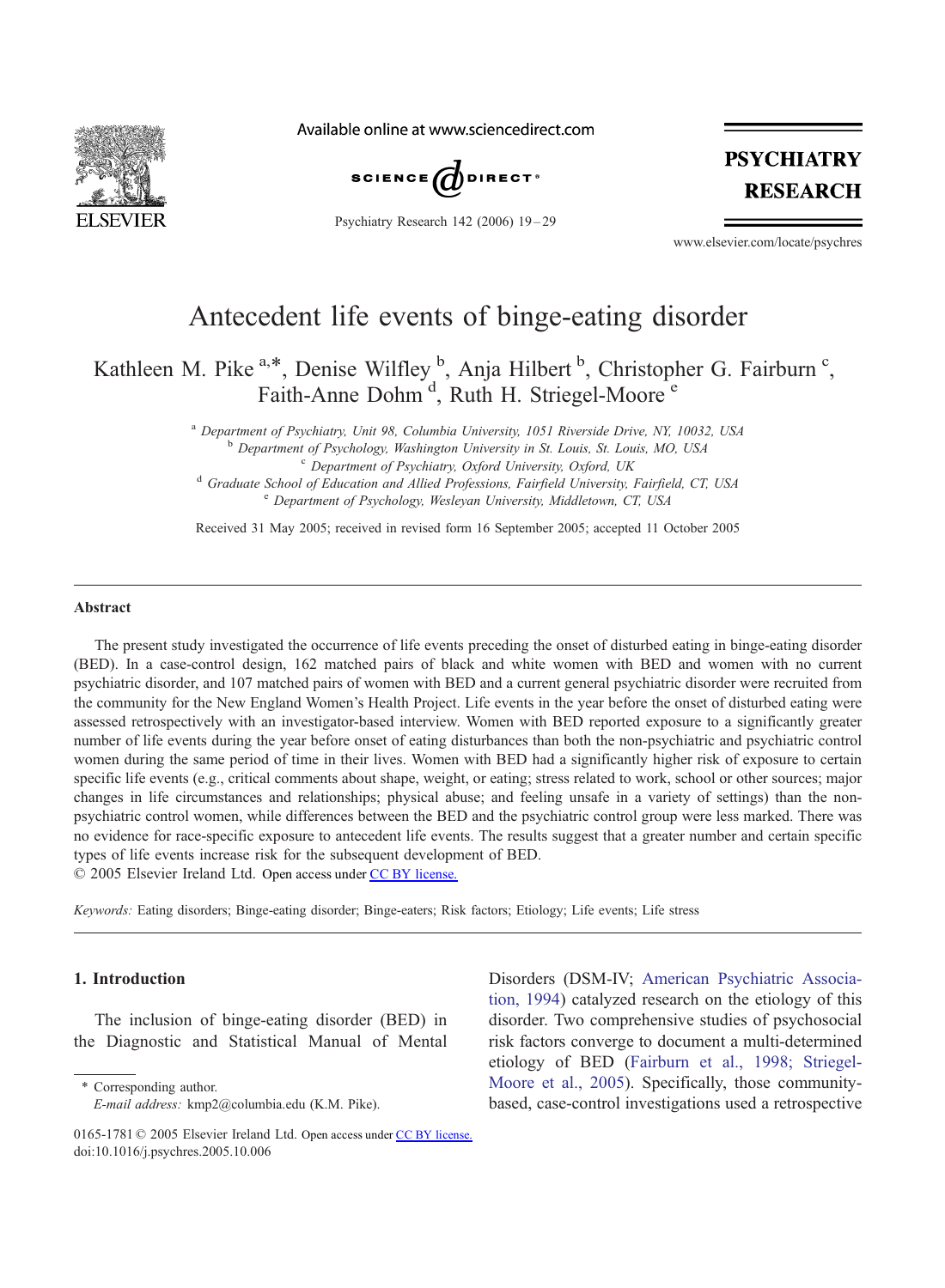interview to assess a range of adverse childhood experiences, disturbances in family functioning and psychopathology, and disturbances in individual and family eating and weight patients that increase risk for the subsequent development of BED. Findings from the New England Women's Health Project (NEWHP; [Striegel-Moore et al., 2005\)](#page--1-0) further suggest that risk factors are comparable for black and white women.

Although the extant data indicate that vulnerability for the development of BED is multidetermined, why an individual develops BED at a certain moment in time was not addressed in these reports. Yet, the role of antecedent life events in the onset of psychopathology is well established, particularly for depression and anxiety disorders ([Bebbington et al., 1993; Kendler et](#page--1-0) al., 1999, 2003). Within the field of eating disorders, a number of studies suggest that stressful life events often closely antedate the onset of anorexia nervosa (AN) and bulimia nervosa (BN; for an overview, see [Jacobi et al., 2004\)](#page--1-0). Stressful life events associated with the onset of adolescent AN include significant family conflict and disruption, change of school or home, and increased academic pressure ([Margo, 1985;](#page--1-0) Horesh et al., 1995). Compared with early-onset AN, late-onset AN may be antedated by a greater number of stressful life events, of which family conflict or loss and medical illness are the most notable ([Mynors-](#page--1-0)Wallis et al., 1992). The onset of BN has been associated with losses and separations from significant others ([Pyle et al., 1981; Lacey et al., 1986\)](#page--1-0), interpersonal problems with family and friends, health problems ([Schmidt et al., 1993, 1997\)](#page--1-0), and threat to physical safety ([Welch et al., 1997\)](#page--1-0). Moreover, some data suggest that severe life-event stresses may have particular potency in increasing risk for both AN and BN [\(Schmidt et al., 1997\)](#page--1-0).

To our knowledge, the occurrence of life events before the onset of BED has not been studied. Thus, the two primary questions addressed in this investigation are the following: 1) Do individuals with BED experience a significantly greater number of stressful life events in the year immediately preceding the emergence of their eating problems compared with matched individuals with either other current general psychiatric disorders (PC group) or no current psychiatric disorder (NC group) at the same stage in their lives? 2) Are particular types of antecedent life events especially likely to precede the onset of BED? In addition, secondary analyses were conducted to assess the potential moderating role of race, weight status, comorbid psychiatric disorder, and age.

### 2. Methods

The data reported in this study derive from an interview-based assessment conducted under the auspices of the NEWHP that compared the life experience of black and white women with BED before the onset of significant eating disturbance with those of PC and NC control groups with respect to the same period of time in their lives. A detailed description of the overall methods of the NEWHP is provided in [Pike et al.](#page--1-0) (2001) and [Striegel-Moore et al. \(2005\).](#page--1-0) Methodological details pertinent to this report are included below.

#### 2.1. Recruitment

Two strategies of recruitment were used 1) a consumer data base was used to contact approximately 10,000 potential participants and 2) an advertising campaign invited women to participate in a study of women's health. There was no selective ethnic bias in the results of the recruitment strategies (51.8% of the white women and 52.4% of the black women were recruited through the consumer database). The advertising campaign yielded 76.7% of the BED cases whereas the consumer data base yielded 80.7% of the healthy controls. The consumer data base and the advertising campaign yielded approximately equal percentages of PC cases (53.7% and 46.3% respectively).

Fifteen-minute screening interviews assessed study eligibility (participation rate: 91%). Exclusion criteria were age over 40 or under 18 years, physical conditions known to influence eating habits or weight, current pregnancy, presence of psychotic disorder, not being black or white, or not being born in the United States. On the basis of US census criteria, information about race/ethnicity was obtained at the end of the call and eligible women were invited to complete the diagnostic ([First et al., 1995\)](#page--1-0) and risk factor assessment interviews ([Fairburn et al., 1998\)](#page--1-0). Overall participation rates for black and white women in the NEWHP, respectively, were as follows: BED 84.8%, 85.2%; NC 62.7%, 74.5%; PC 76.6%, 73.9%.